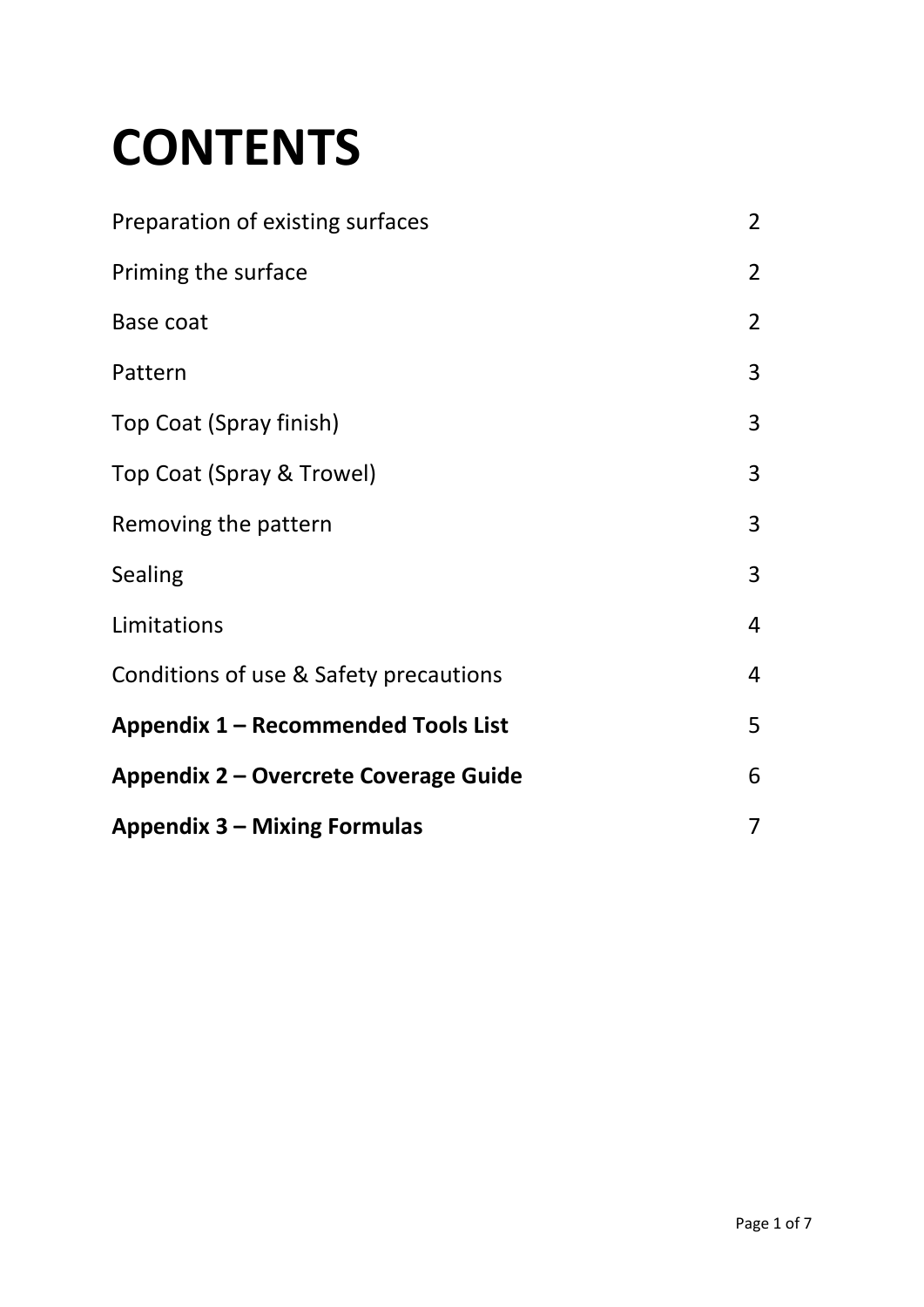# **OVERCRETE APPLICATION GUIDE**

#### **FOR PROFFESSIONAL USE ONLY**

#### **PREPARATION OF EXISTING SURFACES**

Preparation of the concrete is extremely important to ensure good adhesion.

For aged concrete remove all contaminates such as oil and dirt etc. by scrubbing with a heavy duty cleaner, a light hydrochloric wash [10/1 parts of water to acid]. Is then recommended following by cleaning with a 3,000 psi pressure cleaner to remove all soft and all loose practicals. Kill and remove mould, mildew and lichen with an approved product. If concrete has been previously painted, this will need to be remove with a suitable paint stripper and then cleaned in accordance with directions above.

For new concrete that has been left to cure for 14 days a light acid wash followed by high pressure cleaning should be sufficient.

Cracks and damaged areas must be repaired with SV100 crack repair system but this may not always be successful on old concrete. It is advisable saw cut more expansion joints to relieve stress.

However be aware that should any movement of this existing concrete area still occur it all will probably affect the Overcrete coating. Overcrete is designed as a decorative coating and not a repair system.

#### **PRIMING THE SURFACE**

First ensure there is no surface water on the concrete, then mix the solution of one part of Overcrete activator to 3 parts of tap water. Using a soft broom apply mixed solution to the work area to act as the base coat primer. Old and porus concrete may require priming up to three times. Extra adhesion can be obtain if required by making a slurry of the activator mix and cement to a brush-able consistency then applied with a suitable broom. Any pooling of the primer must be removed by broom or squeegee and don't allow it to dry.

#### **BASE COAT**

Mix base coat by adding 3 Litres of Overcrete activator and 2 – 3 Litres of clean water into a 20 Litre clean pail and whilst mixing with an electric drill and paddle mixer, add the colour of your choice and 1 X 20 Kg of Overcrete Resurfacing Compound. Do not allow the mix to become too dry at any stage of the mixing process. Slump control may be increased by adding equal parts of activator and water or reduced by adding more powder. Prior to use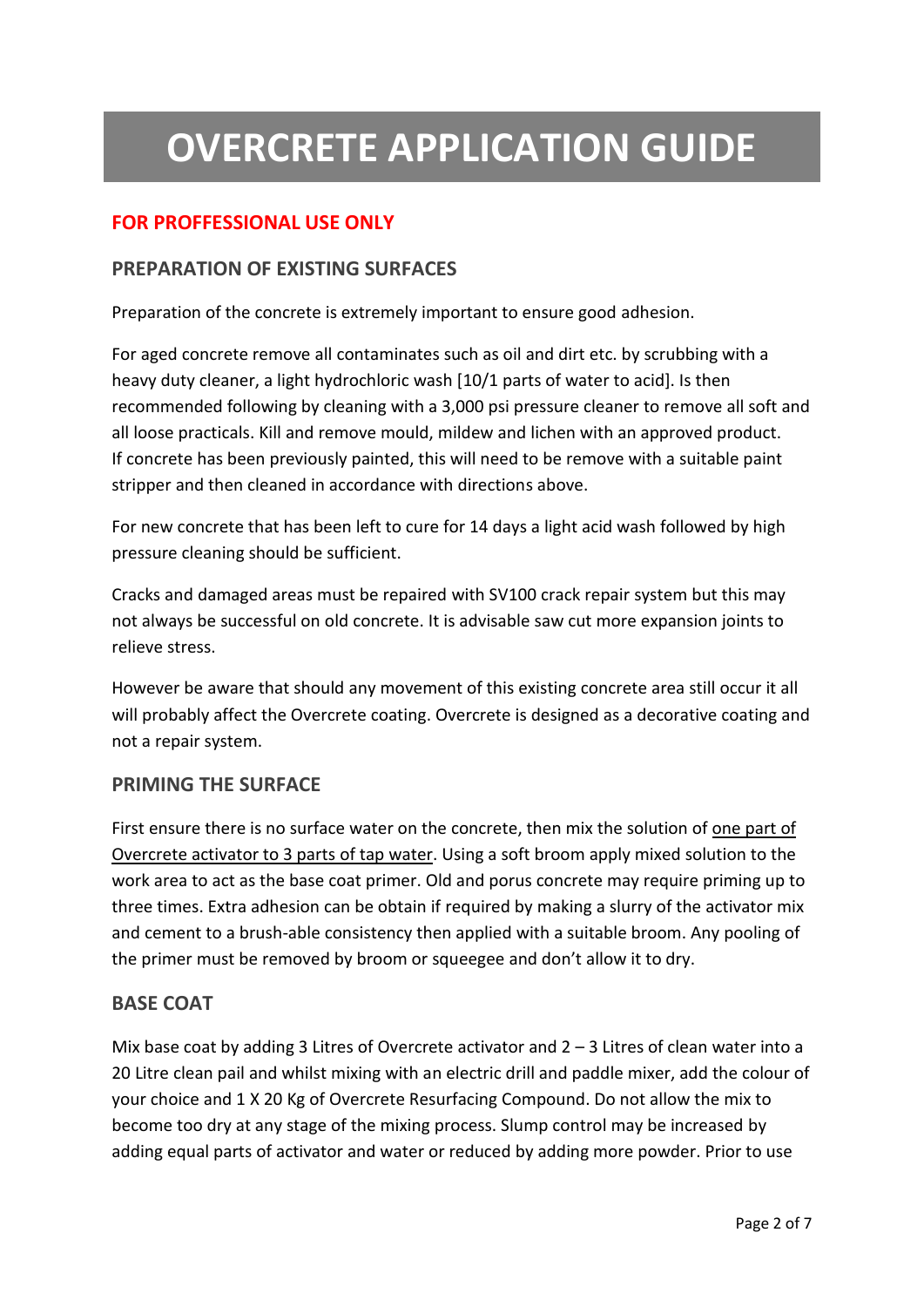of base coat sieve and allow to stand for 2 mins. Then pour the mixture onto prepared primed area and level with hand trowel or squeegee, leaving area as smooth as possible.

Recommended thickness 1 – 2 mm. approximate coverage is 12–15 square metres per 20 Kg bag of Overcrete Powder. When base coat has hardened sufficiently, hand rub any trowel marks or non smooth areas with a carborundum stone to ensure a satisfactory final finish. Then re-cut expansion joints and clean off all dust with a blower or vacuum.

#### **PATTERN**

If applying a pattern it is preferable to leave the base coat to cure for 24 hours. Apply selected pattern using tape and stencil in readiness for top coat spraying.

#### **TOP COAT [SRAY FINISH]**

Mix material as the same method for the base coat. Consistency of the material will govern the finish. If anti-slip is required the mix will need to be of a lower slump, however a higher slump is recommended for a smoother finish with a fine texture. A lower slump with give a coarser, textured and anti-slip, finish. Straining mixed material through a sieve is always recommended. Add mixed material to a hopper gun and spray. Recommended method of 2-4 light coats with a high slump and low air pressure.

#### **TOP COAT [SRAY & TROWEL]**

First mix the material the same as the spray finish [above]. Fill the hopper gun and start spraying [as above]. Recommended thickness 1-2 mm. On the last coat, it will require a light trowelling as you go.

#### **REMOVING THE PATTERN**

Remove the pattern when the material has sufficiently dried to take foot traffic. This usually occurs after 1-2 hours. Then clean off excess dust and chips by lightly brooming or with a blower.

#### **SEALING**

OVERCRETE can be sealed the same day proving warm weather conditions have been experienced and top coats has been left to completely dry.

Apply one coat of SV21 Premium Same Day Concrete Sealer and allow to dry, then apply 2 coats of SV24 CONCRETE SEALER For high wear areas 2-3 coats of SV 40 Polyurethane Acrylic is recommended. Sealing damp or cold Overcrete is not advisable. In hot climates, sealing should be done at the coolest time of the day. For sealing application use a solvent resistant broom, roller or airless spray gun.

Ensure slip resistance meets the required standards for Local, State and Federal Authorities.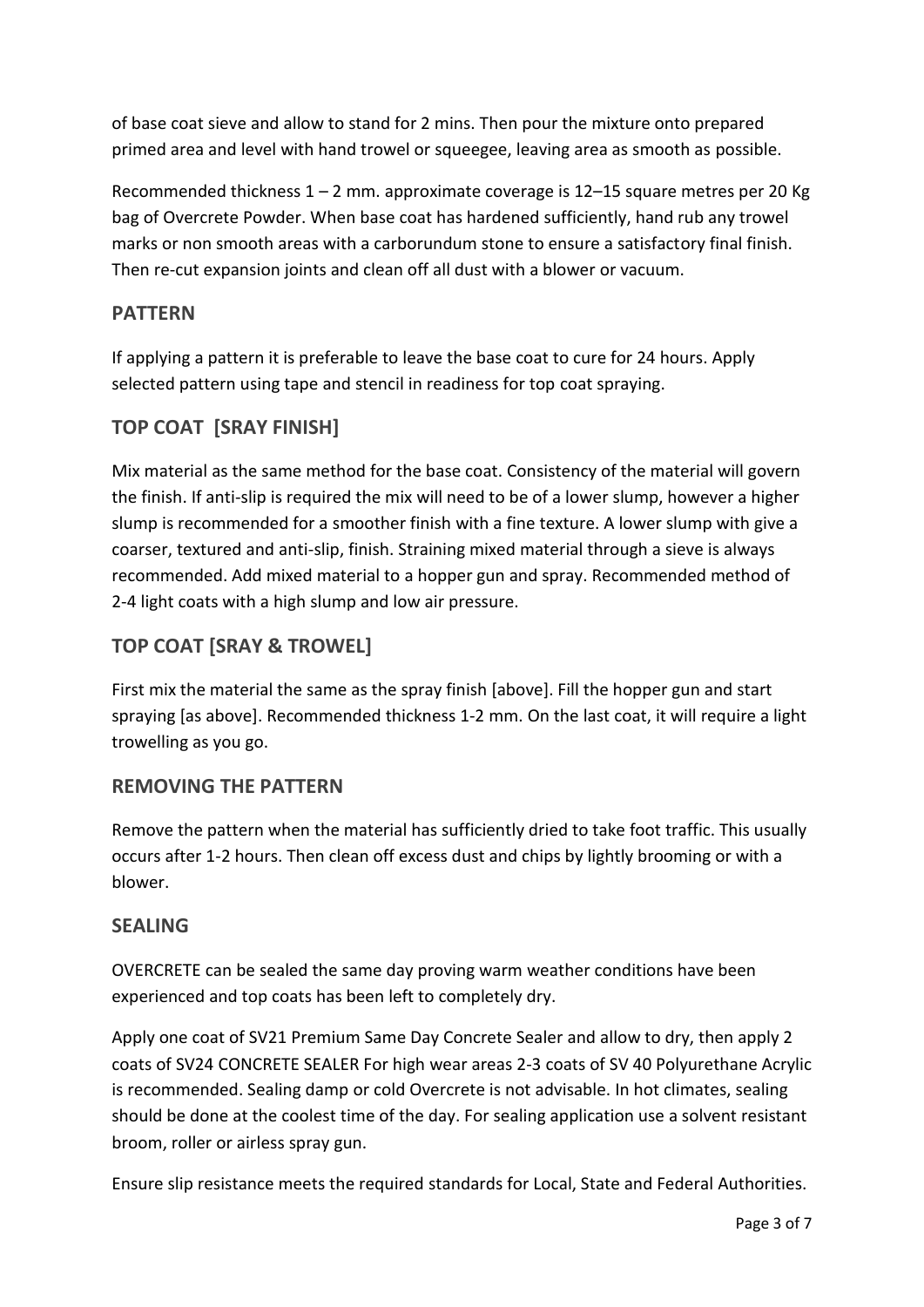After sealing it is recommended that the sealed surface be protected from foot traffic for a minium of 12 hours, vehicle traffic for a minimum of 48 hours. The time depends on weather condition, coating thickness etc. Therefore check suitability before allowing traffic.

#### **LIMITATIONS**

Do not apply the OVERCRETE system in temperatures below 10 degrees Celsius as curing time significantly delayed. It is not advisable to apply onto very hot surfaces greater than 40 degrees Celsius as this can affect cure. Therefore under very hot conditions it is advisable to shade the prepared area.

#### **CONDITIONS OF USE & SAFETY PRECAUTIONS**

Applicators must read the Technical Data and Material Safety Sheets prior to using the above products.

The Recommended Safety Equipment must be worn and precaution must be taken as these products are a Health and Safety Hazard.

On-Crete Australia Pty Ltd has no control over the use or storage of this product and therefore does not accept any liability in this regard. Any verbal advise given should not be regarded as authoritative information. This is information is subject to change without notice, therefore all applicators should ensure they current information. This product is intended for use for only skilled tradesmen and where applicable statutory licensed tradesmen, experienced and trained in the use of this product. This product is warranted to be of uniform quality within the manufacture's tolerance. The manufacture over the use or misuse of this product, therefore no warranty rests or implied, is or can be made either as to the effects of such use. The manufacturer's obligations shall be limited to replacing product proving to be defective.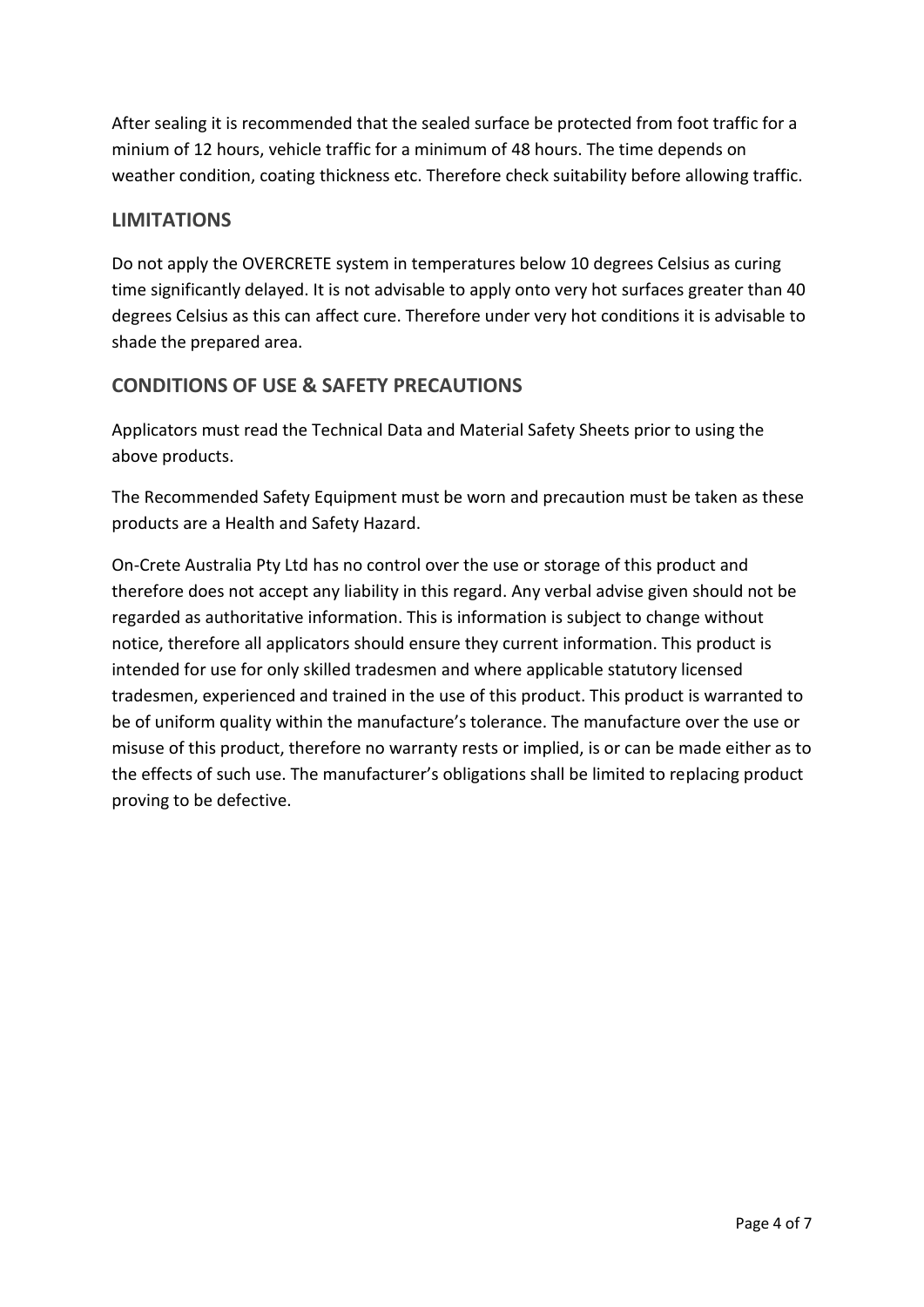### **APPENDIX 1 – RECOMMENDED TOOL LIST**

| <b>Picture</b> | <b>Description</b>                           | <b>Approx Cost</b> |
|----------------|----------------------------------------------|--------------------|
|                | Sorbo Squeegee 22" Channel & Clamp<br>Handle | \$61.50            |
|                | Trowel Pointed 115 x 405mm Axis              | \$32.60            |
|                | Metal Sieve, fits 20 Litre Plastic Pail      | \$93.50            |
|                | Spear & Jackson Hopper Gun                   | \$198.00           |
|                | AXIS Electric Drill 1300W                    | \$686.80           |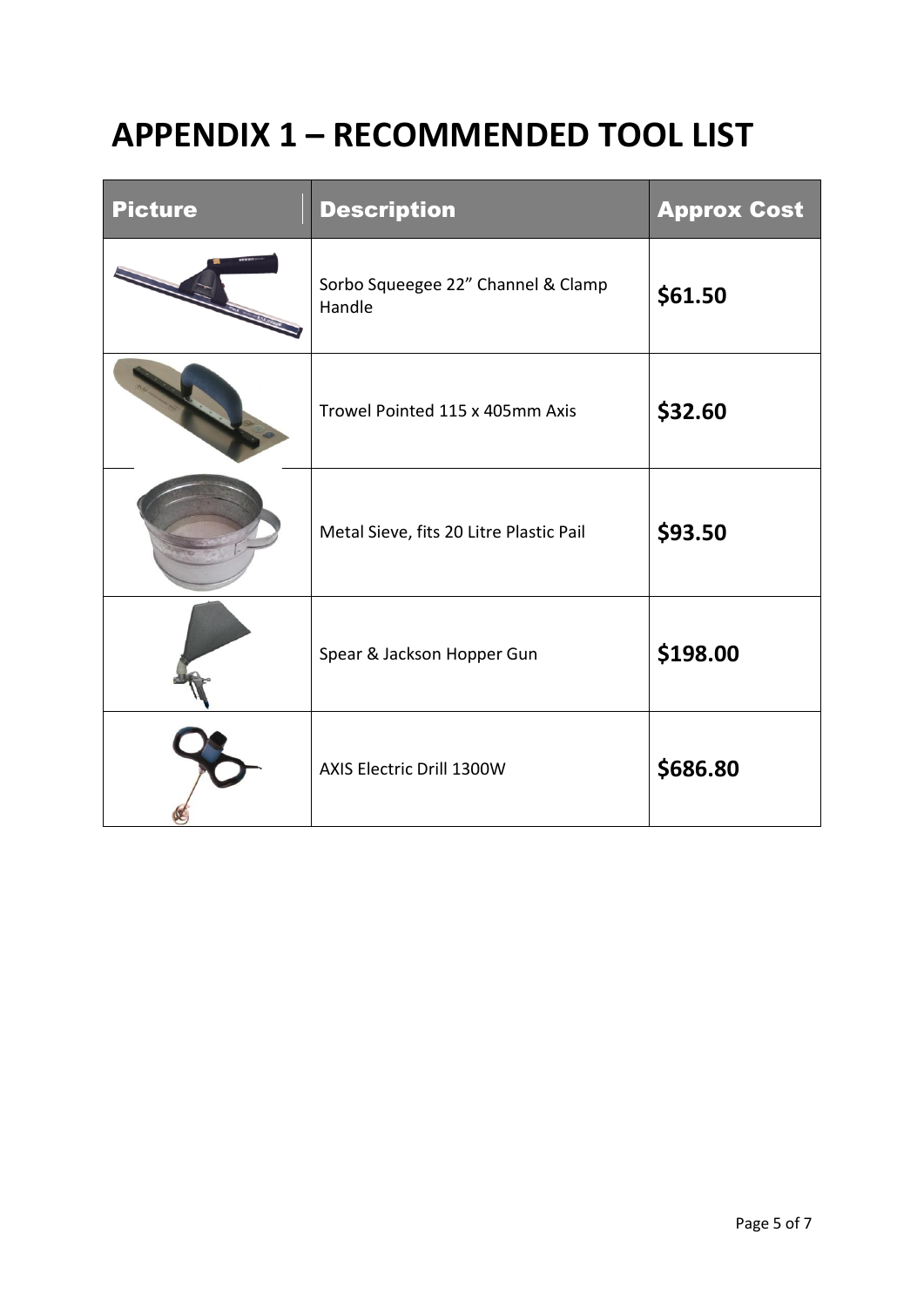# **APPENDIX 2 – OVERCRETE COVERAGE GUIDE**

| <b>Overcrete Coat</b>                      | <b>Approximate Coverage</b>                                    |
|--------------------------------------------|----------------------------------------------------------------|
| <b>Base Coat</b>                           | $20 - 30$ m <sup>2</sup> per mix depending on concrete surface |
| <b>Spray Coat</b>                          | $10-15$ m <sup>2</sup> per mix depending on finished texture   |
|                                            |                                                                |
| <b>Seal Coat</b>                           | <b>Approximate Coverage</b>                                    |
| 1 <sup>st</sup> Coat SV21 Premium Same Day | $50-80$ m <sup>2</sup> per 20 Litre drum                       |